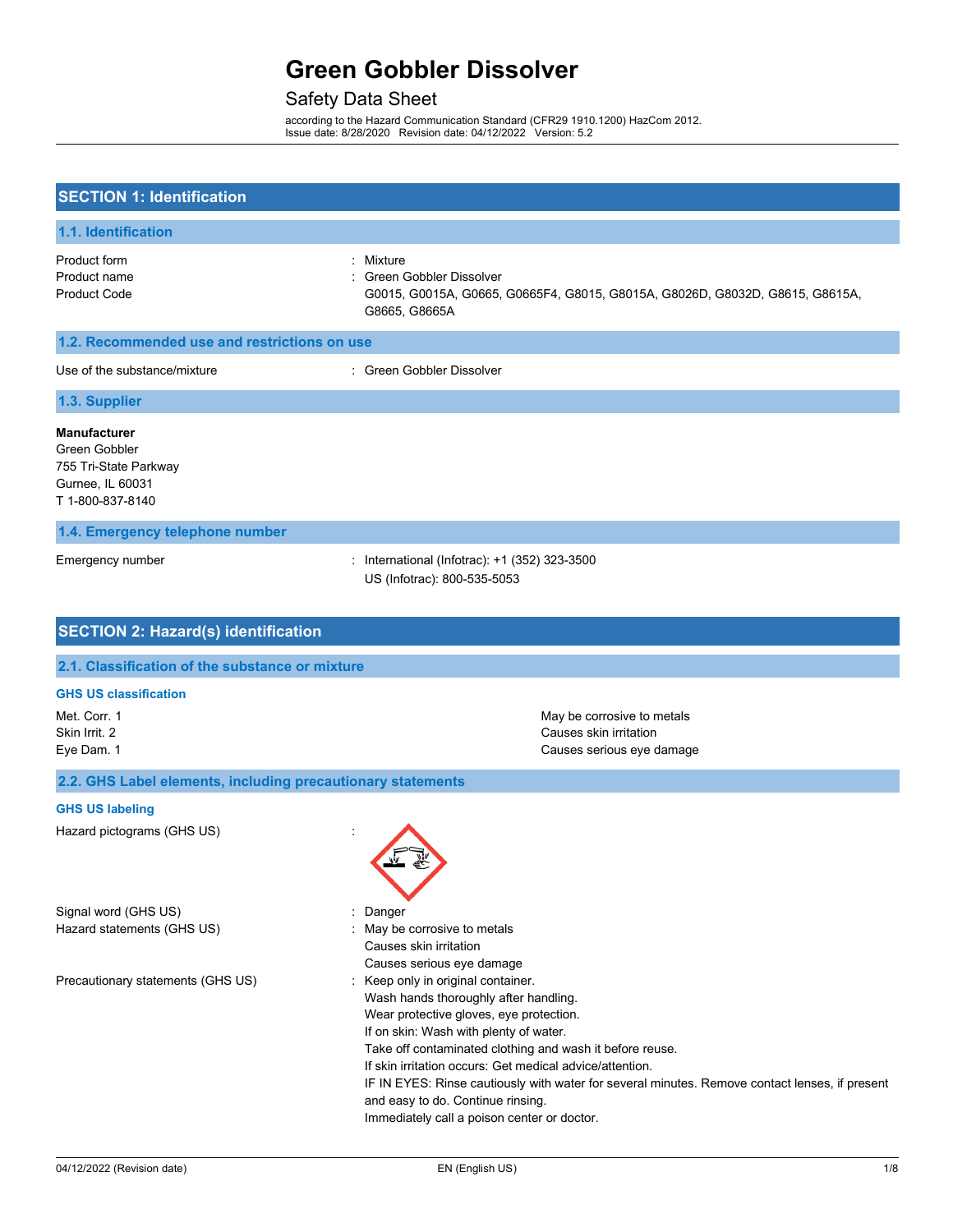### Safety Data Sheet

according to the Hazard Communication Standard (CFR29 1910.1200) HazCom 2012.

Absorb spillage to prevent material-damage. Store in corrosive resistant container with a resistant inner liner.

### **2.3. Other hazards which do not result in classification**

No additional information available

**2.4. Unknown acute toxicity (GHS US)**

Not applicable

#### **SECTION 3: Composition/Information on ingredients**

#### **3.1. Substances**

#### Not applicable

#### **3.2. Mixtures**

| <b>Name</b>                                          | <b>Product identifier</b> | $\frac{9}{6}$ |
|------------------------------------------------------|---------------------------|---------------|
| Caustic Replacement                                  | CAS-No.: Trade secret     | $15 - 10$     |
| Alcohols, C9-11, ethoxylated<br>$\sim$ $\sim$ $\sim$ | CAS-No.: 68439-46-3       | $10.5 - 1.5$  |

\*Chemical name, CAS number and/or exact concentration have been withheld as a trade secret

| <b>SECTION 4: First-aid measures</b>                                                                                                               |                                                                                                                                                                                                                                                                                                                                                                                                                                                       |
|----------------------------------------------------------------------------------------------------------------------------------------------------|-------------------------------------------------------------------------------------------------------------------------------------------------------------------------------------------------------------------------------------------------------------------------------------------------------------------------------------------------------------------------------------------------------------------------------------------------------|
| 4.1. Description of first aid measures                                                                                                             |                                                                                                                                                                                                                                                                                                                                                                                                                                                       |
| First-aid measures after inhalation                                                                                                                | : If breathing is difficult, remove victim to fresh air and keep at rest in a position comfortable for<br>breathing. Get medical advice/attention if you feel unwell.                                                                                                                                                                                                                                                                                 |
| First-aid measures after skin contact                                                                                                              | : IF ON SKIN: Wash with plenty of water. Take off contaminated clothing and wash it before<br>reuse. If skin irritation occurs: Get medical advice/attention.                                                                                                                                                                                                                                                                                         |
| First-aid measures after eye contact                                                                                                               | : IF IN EYES: Rinse cautiously with water for several minutes. Remove contact lenses, if present<br>and easy to do. Continue rinsing. Immediately call a poison center or doctor/physician.                                                                                                                                                                                                                                                           |
| First-aid measures after ingestion                                                                                                                 | Do not induce vomiting without medical advice. Never give anything by mouth to an unconscious<br>person. Get medical advice/attention if you feel unwell.                                                                                                                                                                                                                                                                                             |
| 4.2. Most important symptoms and effects (acute and delayed)                                                                                       |                                                                                                                                                                                                                                                                                                                                                                                                                                                       |
| Symptoms/effects after inhalation<br>Symptoms/effects after skin contact<br>Symptoms/effects after eye contact<br>Symptoms/effects after ingestion | : May cause irritation to the respiratory tract.<br>Causes skin irritation. Symptoms may include redness, drying, defatting and cracking of the skin.<br>Causes serious eye damage. Symptoms may include discomfort or pain, excess blinking and<br>tear production, with marked redness and swelling of the conjunctiva. May cause burns.<br>: May be harmful if swallowed. May cause gastrointestinal irritation, nausea, vomiting and<br>diarrhea. |
| 4.3. Immediate medical attention and special treatment, if necessary                                                                               |                                                                                                                                                                                                                                                                                                                                                                                                                                                       |

Symptoms may be delayed. In case of accident or if you feel unwell, seek medical advice immediately (show the label where possible).

| <b>SECTION 5: Fire-fighting measures</b>                       |                                                                                        |  |
|----------------------------------------------------------------|----------------------------------------------------------------------------------------|--|
| 5.1. Suitable (and unsuitable) extinguishing media             |                                                                                        |  |
| Suitable extinguishing media<br>Unsuitable extinguishing media | : Use extinguishing media appropriate for surrounding fire.<br>: Do not use water jet. |  |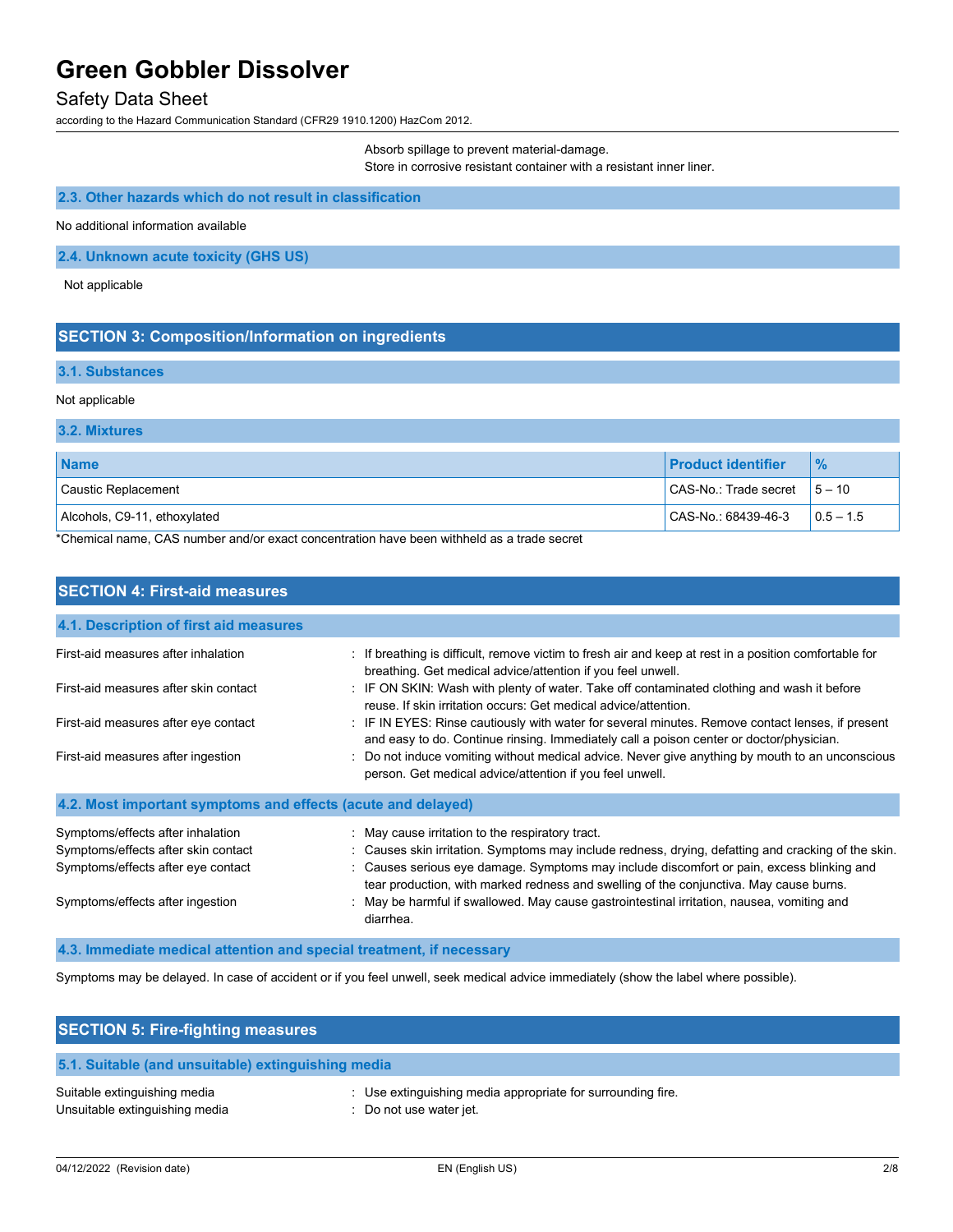### Safety Data Sheet

according to the Hazard Communication Standard (CFR29 1910.1200) HazCom 2012.

| 5.2. Specific hazards arising from the chemical                     |                                                                                                                       |
|---------------------------------------------------------------------|-----------------------------------------------------------------------------------------------------------------------|
| Fire hazard                                                         | : Products of combustion may include, and are not limited to: oxides of carbon. Irritating vapors.                    |
| 5.3. Special protective equipment and precautions for fire-fighters |                                                                                                                       |
| Protection during firefighting                                      | : Keep upwind of fire. Wear full fire fighting turn-out gear (full Bunker gear) and respiratory<br>protection (SCBA). |

| <b>SECTION 6: Accidental release measures</b> |                                                                                                          |  |
|-----------------------------------------------|----------------------------------------------------------------------------------------------------------|--|
|                                               | 6.1. Personal precautions, protective equipment and emergency procedures                                 |  |
| General measures                              | $\therefore$ Use personal protection recommended in Section 8. Isolate the hazard area and deny entry to |  |

unnecessary and unprotected personnel.

#### **6.1.1. For non-emergency personnel**

No additional information available

#### **6.1.2. For emergency responders**

No additional information available

#### **6.2. Environmental precautions**

Avoid dispersal or spilled material and runoff and contact with soil, waterways, drains and sewers. Inform the relevant authorities if the product has caused environmental pollution (sewers, waterways, soil or air).

| 6.3. Methods and material for containment and cleaning up                                                               |                                                                                                                                                                                                                             |
|-------------------------------------------------------------------------------------------------------------------------|-----------------------------------------------------------------------------------------------------------------------------------------------------------------------------------------------------------------------------|
| For containment                                                                                                         | Contain and/or absorb spill with inert material (e.g. sand, vermiculite), then place in a suitable<br>container. Do not flush to sewer or allow to enter waterways. Use appropriate Personal<br>Protective Equipment (PPE). |
| Methods for cleaning up                                                                                                 | : Absorb spillage to prevent material-damage. Sweep or shovel spills into appropriate container for<br>disposal. Provide ventilation.                                                                                       |
| <b>A A BULL</b> A RESERVE A MARINE AND A RESERVE A MARINE AND A RESERVE A MARINE AND A RESERVE A MARINE AND A MARINE OF |                                                                                                                                                                                                                             |

#### **6.4. Reference to other sections**

For further information refer to section 8: "Exposure controls/personal protection".

| <b>SECTION 7: Handling and storage</b>                             |                                                                                                                                                                                                                                                 |  |
|--------------------------------------------------------------------|-------------------------------------------------------------------------------------------------------------------------------------------------------------------------------------------------------------------------------------------------|--|
| 7.1. Precautions for safe handling                                 |                                                                                                                                                                                                                                                 |  |
| Additional hazards when processed<br>Precautions for safe handling | : May be corrosive to metals.<br>: Avoid contact with skin and clothing. Do not get in eyes. Avoid breathing<br>dust/fume/gas/mist/vapors/spray. Do not swallow. Handle and open container with care. When<br>using do not eat, drink or smoke. |  |
| Hygiene measures                                                   | : Take off contaminated clothing and wash it before reuse. Wash hands, forearms and face<br>thoroughly after handling.                                                                                                                          |  |
| 7.2. Conditions for safe storage, including any incompatibilities  |                                                                                                                                                                                                                                                 |  |
| Storage conditions                                                 | : Keep out of the reach of children. Store tightly closed in a dry, cool and well-ventilated place.<br>Keep only in the original container.                                                                                                     |  |
| Incompatible materials                                             | : Aluminum.<br>Store in corrosive resistant container with a resistant inner liner.                                                                                                                                                             |  |
| Packaging materials                                                |                                                                                                                                                                                                                                                 |  |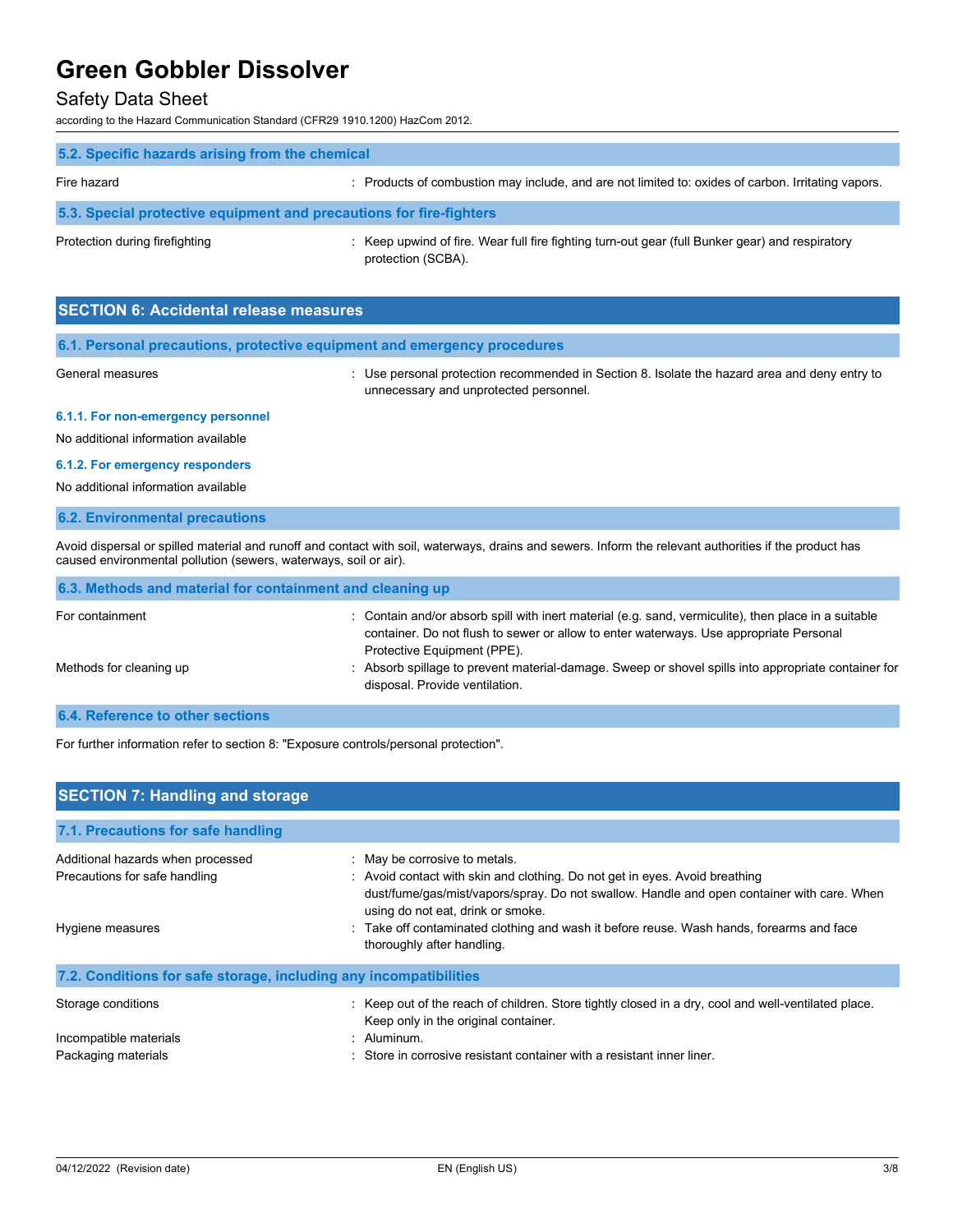## Safety Data Sheet

according to the Hazard Communication Standard (CFR29 1910.1200) HazCom 2012.

| <b>SECTION 8: Exposure controls/personal protection</b>                                                                                                                                                                                     |                                                                                                                  |  |
|---------------------------------------------------------------------------------------------------------------------------------------------------------------------------------------------------------------------------------------------|------------------------------------------------------------------------------------------------------------------|--|
| <b>8.1. Control parameters</b>                                                                                                                                                                                                              |                                                                                                                  |  |
| <b>Green Gobbler Dissolver</b>                                                                                                                                                                                                              |                                                                                                                  |  |
| No additional information available                                                                                                                                                                                                         |                                                                                                                  |  |
| Alcohols, C9-11, ethoxylated (68439-46-3)                                                                                                                                                                                                   |                                                                                                                  |  |
| No additional information available                                                                                                                                                                                                         |                                                                                                                  |  |
| <b>Caustic Replacement (Trade secret)</b>                                                                                                                                                                                                   |                                                                                                                  |  |
| <b>USA - ACGIH - Occupational Exposure Limits</b>                                                                                                                                                                                           |                                                                                                                  |  |
| ACGIH OEL TWA                                                                                                                                                                                                                               | $5 \text{ mg/m}^3$                                                                                               |  |
| <b>USA - OSHA - Occupational Exposure Limits</b>                                                                                                                                                                                            |                                                                                                                  |  |
| OSHA PEL (TWA) [1]                                                                                                                                                                                                                          | 15 mg/m <sup>3</sup> (total dust)<br>5 mg/m <sup>3</sup> (respirable fraction)                                   |  |
| 8.2. Appropriate engineering controls                                                                                                                                                                                                       |                                                                                                                  |  |
| Appropriate engineering controls                                                                                                                                                                                                            | Ensure good ventilation of the work station. Provide readily accessible eye wash stations and<br>safety showers. |  |
| Environmental exposure controls                                                                                                                                                                                                             | : Avoid release to the environment.                                                                              |  |
| 8.3. Individual protection measures/Personal protective equipment                                                                                                                                                                           |                                                                                                                  |  |
| Hand protection:                                                                                                                                                                                                                            |                                                                                                                  |  |
| Wear suitable gloves resistant to chemical penetration                                                                                                                                                                                      |                                                                                                                  |  |
| Eye protection:                                                                                                                                                                                                                             |                                                                                                                  |  |
| Wear eye protection                                                                                                                                                                                                                         |                                                                                                                  |  |
| Skin and body protection:                                                                                                                                                                                                                   |                                                                                                                  |  |
| Wear suitable protective clothing                                                                                                                                                                                                           |                                                                                                                  |  |
| <b>Respiratory protection:</b>                                                                                                                                                                                                              |                                                                                                                  |  |
| In case of insufficient ventilation, wear suitable respiratory equipment. Respirator selection must be based on known or anticipated exposure levels, the<br>hazards of the product and the safe working limits of the selected respirator. |                                                                                                                  |  |
| Other information:<br>Handle in accordance with good industrial hygiene and safety procedures. Do not eat, drink or smoke when using this product.                                                                                          |                                                                                                                  |  |

| <b>SECTION 9: Physical and chemical properties</b> |  |
|----------------------------------------------------|--|
|                                                    |  |

| Physical state | $:$ Liquid            |
|----------------|-----------------------|
| Appearance     | : Opaque.             |
| Color          | : Colorless           |
| Odor           | : Odorless            |
| Odor threshold | : No data available   |
| рH             | $: 13.6(13.1 - 14.2)$ |
| Melting point  | : No data available   |
| Freezing point | : No data available   |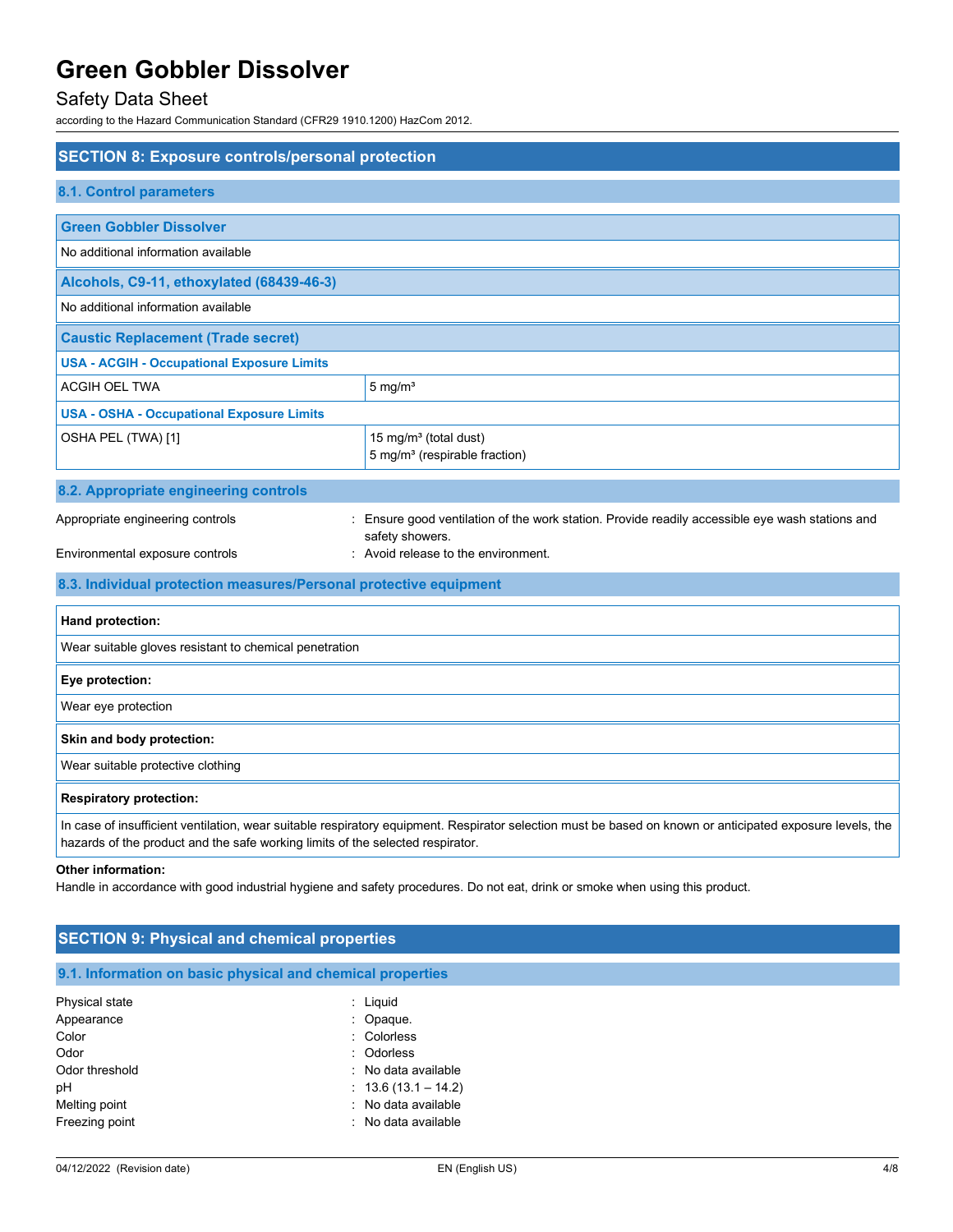### Safety Data Sheet

according to the Hazard Communication Standard (CFR29 1910.1200) HazCom 2012.

| Boiling point                               | $\therefore$ No data available |
|---------------------------------------------|--------------------------------|
| Flash point                                 | $\therefore$ No data available |
| Relative evaporation rate (butyl acetate=1) | No data available              |
| Flammability (solid, gas)                   | : Not flammable                |
| Vapor pressure                              | $\therefore$ No data available |
| Relative vapor density at 20 °C             | $\therefore$ No data available |
| Relative density                            | : 1.11                         |
| Solubility                                  | $\therefore$ No data available |
| Partition coefficient n-octanol/water       | $\therefore$ No data available |
| Auto-ignition temperature                   | $\therefore$ No data available |
| Decomposition temperature                   | . No data available            |
| Viscosity, kinematic                        | $\therefore$ No data available |
| Viscosity, dynamic                          | No data available              |
| <b>Explosion limits</b>                     | $\therefore$ No data available |
| Explosive properties                        | No data available              |
| Oxidizing properties                        | No data available              |

#### **9.2. Other information**

No additional information available

### **SECTION 10: Stability and reactivity**

#### **10.1. Reactivity**

No dangerous reactions known under normal conditions of use.

#### **10.2. Chemical stability**

Stable under normal conditions.

**10.3. Possibility of hazardous reactions**

No dangerous reactions known under normal conditions of use.

**10.4. Conditions to avoid**

Heat. Incompatible materials.

**10.5. Incompatible materials**

Strong acids. Strong oxidizers. Do not mix with other drain cleaners. May be corrosive to metals (Aluminum)

**10.6. Hazardous decomposition products**

Irritating vapors. May include, and are not limited to: oxides of carbon.

### **SECTION 11: Toxicological information**

| 11.1. Information on toxicological effects                                      |                                                          |
|---------------------------------------------------------------------------------|----------------------------------------------------------|
| Acute toxicity (oral)<br>Acute toxicity (dermal)<br>Acute toxicity (inhalation) | : Not classified<br>: Not classified<br>: Not classified |
| <b>Green Gobbler Dissolver</b>                                                  |                                                          |
| ATE US (oral)                                                                   | 93333.333 mg/kg                                          |
| Alcohols, C9-11, ethoxylated (68439-46-3)                                       |                                                          |
| LD50 oral rat                                                                   | 1400 mg/kg                                               |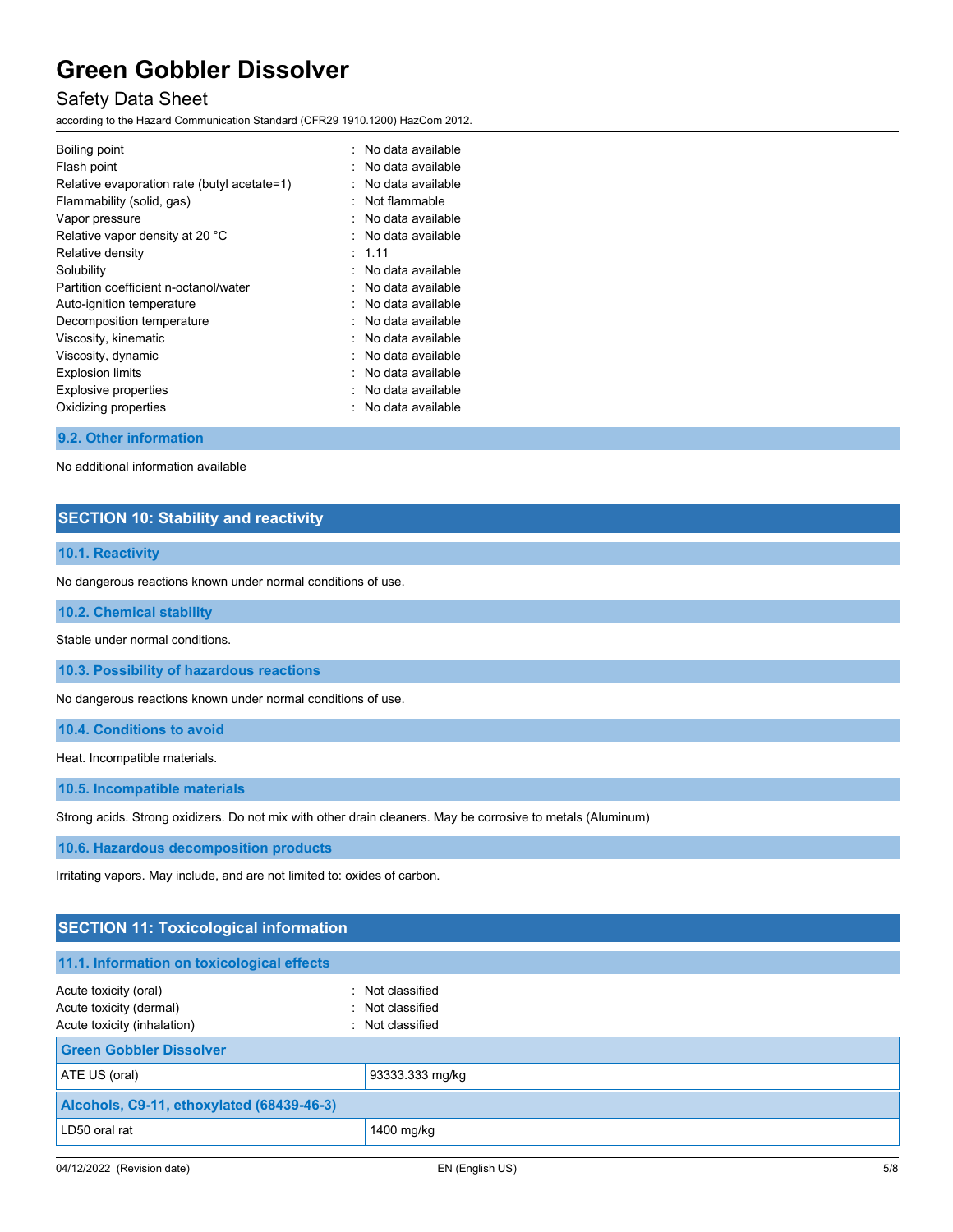## Safety Data Sheet

according to the Hazard Communication Standard (CFR29 1910.1200) HazCom 2012.

| Alcohols, C9-11, ethoxylated (68439-46-3)                                                                                                                                             |                                                                                                                                                                                                                                                                                                                                                                                                   |  |
|---------------------------------------------------------------------------------------------------------------------------------------------------------------------------------------|---------------------------------------------------------------------------------------------------------------------------------------------------------------------------------------------------------------------------------------------------------------------------------------------------------------------------------------------------------------------------------------------------|--|
| LD50 dermal rat                                                                                                                                                                       | > 2000 mg/kg body weight Animal: rat, Guideline: OECD Guideline 402 (Acute Dermal Toxicity)                                                                                                                                                                                                                                                                                                       |  |
| LC50 inhalation rat                                                                                                                                                                   | > 1.6 mg/l air Animal: rat, Guideline: OECD Guideline 403 (Acute Inhalation Toxicity), Remarks<br>on results: other:                                                                                                                                                                                                                                                                              |  |
| ATE US (oral)                                                                                                                                                                         | 1400 mg/kg body weight                                                                                                                                                                                                                                                                                                                                                                            |  |
| <b>Caustic Replacement (Trade secret)</b>                                                                                                                                             |                                                                                                                                                                                                                                                                                                                                                                                                   |  |
| LD50 oral rat                                                                                                                                                                         | 7340 mg/kg                                                                                                                                                                                                                                                                                                                                                                                        |  |
| LD50 dermal rat                                                                                                                                                                       | > 2500 mg/kg                                                                                                                                                                                                                                                                                                                                                                                      |  |
| LC50 inhalation rat                                                                                                                                                                   | $> 6.04$ mg/l/4h                                                                                                                                                                                                                                                                                                                                                                                  |  |
| Skin corrosion/irritation                                                                                                                                                             | : Causes skin irritation.                                                                                                                                                                                                                                                                                                                                                                         |  |
| Serious eye damage/irritation                                                                                                                                                         | pH: 13.6 (13.1 - 14.2)<br>: Causes serious eye damage.<br>$(pH 13.1 - 14.2)$<br><b>OECD BCOP Testing</b>                                                                                                                                                                                                                                                                                          |  |
| Respiratory or skin sensitization<br>Germ cell mutagenicity<br>Carcinogenicity<br>Reproductive toxicity                                                                               | Not classified<br>Not classified<br>Not classified<br>Not classified                                                                                                                                                                                                                                                                                                                              |  |
| STOT-single exposure                                                                                                                                                                  | Not classified                                                                                                                                                                                                                                                                                                                                                                                    |  |
| STOT-repeated exposure<br>Aspiration hazard<br>Viscosity, kinematic<br>Symptoms/effects after inhalation<br>Symptoms/effects after skin contact<br>Symptoms/effects after eye contact | Not classified<br>Not classified<br>No data available<br>May cause irritation to the respiratory tract.<br>Causes skin irritation. Symptoms may include redness, drying, defatting and cracking of the skin.<br>Causes serious eye damage. Symptoms may include discomfort or pain, excess blinking and<br>tear production, with marked redness and swelling of the conjunctiva. May cause burns. |  |
| Symptoms/effects after ingestion                                                                                                                                                      | May be harmful if swallowed. May cause gastrointestinal irritation, nausea, vomiting and<br>diarrhea.                                                                                                                                                                                                                                                                                             |  |

| <b>SECTION 12: Ecological information</b> |                                                                   |
|-------------------------------------------|-------------------------------------------------------------------|
| 12.1. Toxicity                            |                                                                   |
| Ecology - general                         | : May cause long-term adverse effects in the aquatic environment. |
| 12.2. Persistence and degradability       |                                                                   |
| <b>Green Gobbler Dissolver</b>            |                                                                   |
| Persistence and degradability             | Not established.                                                  |
| 12.3. Bioaccumulative potential           |                                                                   |
| <b>Green Gobbler Dissolver</b>            |                                                                   |
| Bioaccumulative potential                 | Not established.                                                  |
| 12.4. Mobility in soil                    |                                                                   |
| No additional information available       |                                                                   |
| 12.5. Other adverse effects               |                                                                   |
| Other information<br>٠                    | No other effects known.                                           |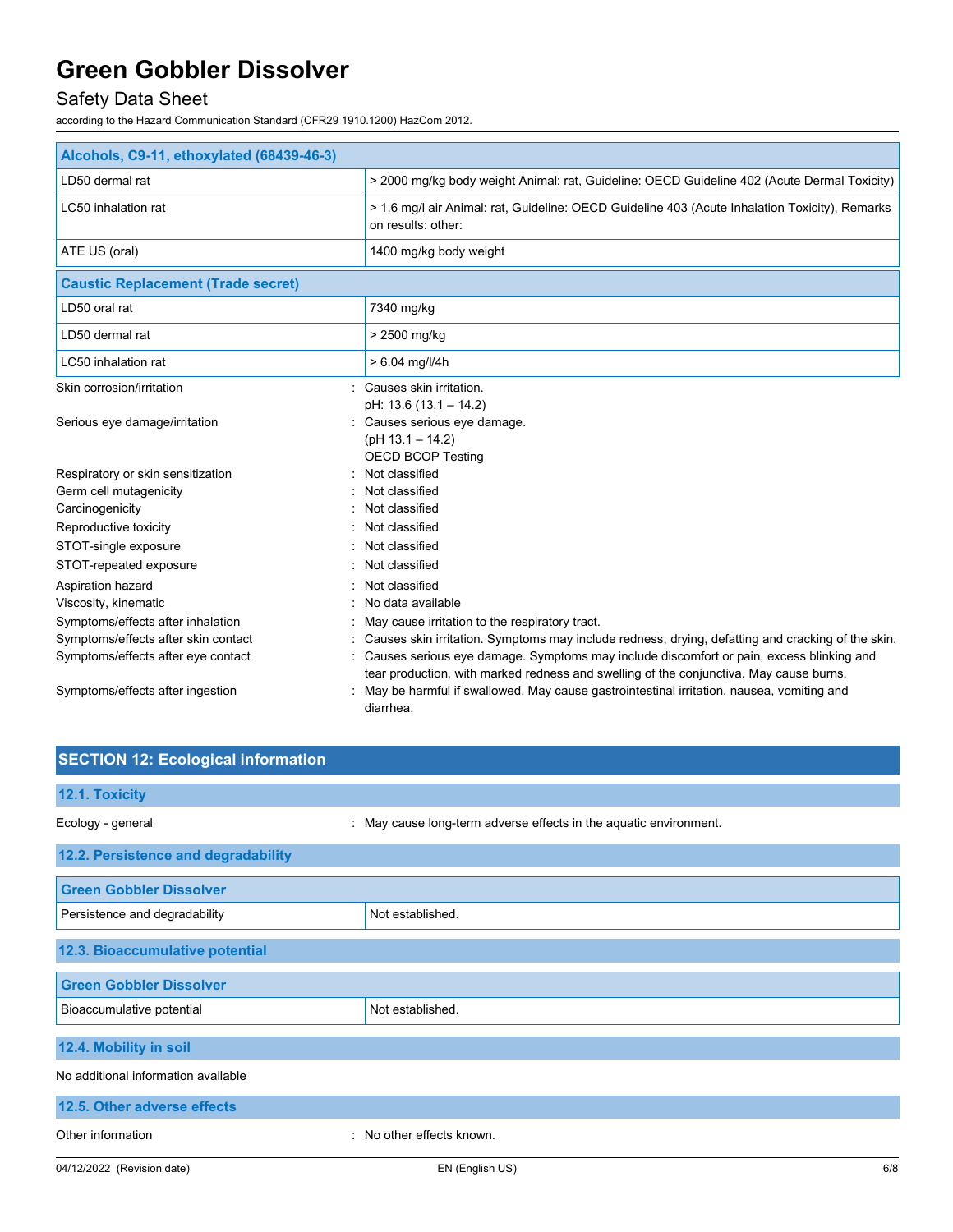## Safety Data Sheet

according to the Hazard Communication Standard (CFR29 1910.1200) HazCom 2012.

| <b>SECTION 13: Disposal considerations</b> |                                                                                                                                                                |
|--------------------------------------------|----------------------------------------------------------------------------------------------------------------------------------------------------------------|
| 13.1. Disposal methods                     |                                                                                                                                                                |
| Product/Packaging disposal recommendations | Dispose of contents/container to hazardous or special waste collection point, in accordance with<br>local, regional, national and/or international regulation. |

### **SECTION 14: Transport information**

In accordance with DOT / IMDG / IATA

| <b>14.1. DOT</b>                                                                                                                  |                                                                                                                     |
|-----------------------------------------------------------------------------------------------------------------------------------|---------------------------------------------------------------------------------------------------------------------|
| DOT NA No                                                                                                                         | : Not Regulated per 49 CFR 173.154 (d) (1).                                                                         |
| <b>14.2. IMDG</b>                                                                                                                 |                                                                                                                     |
| UN-No. (IMDG)<br>Proper Shipping Name (IMDG)<br>Transport hazard class(es) (IMDG)<br>Packing group (IMDG)<br>Hazard labels (IMDG) | 3266<br>÷<br>CORROSIVE LIQUID, BASIC, INORGANIC, N.O.S. (Caustic Hydroxide)<br>: 8<br>$\pm$ 111<br>8<br>t.          |
| <b>14.3. IATA</b>                                                                                                                 |                                                                                                                     |
| UN-No. (IATA)<br>Proper Shipping Name (IATA)<br>Transport hazard class(es) (IATA)<br>Packing group (IATA)<br>Hazard labels (IATA) | 3266<br>$\cdot$<br>Corrosive liquid, basic, inorganic, n.o.s. (Caustic Hydroxide)<br>8<br>$: \mathbb{H}$<br>8<br>t. |
| <b>14.4. Environmental hazards</b>                                                                                                |                                                                                                                     |
| Other information                                                                                                                 | No supplementary information available.<br>t.                                                                       |
| 14.5. Special precautions for user                                                                                                |                                                                                                                     |
| Special transport precautions                                                                                                     | Do not handle until all safety precautions have been read and understood.                                           |

### **14.6. Transport in bulk according to Annex II of MARPOL 73/78 and the IBC Code**

#### Not applicable